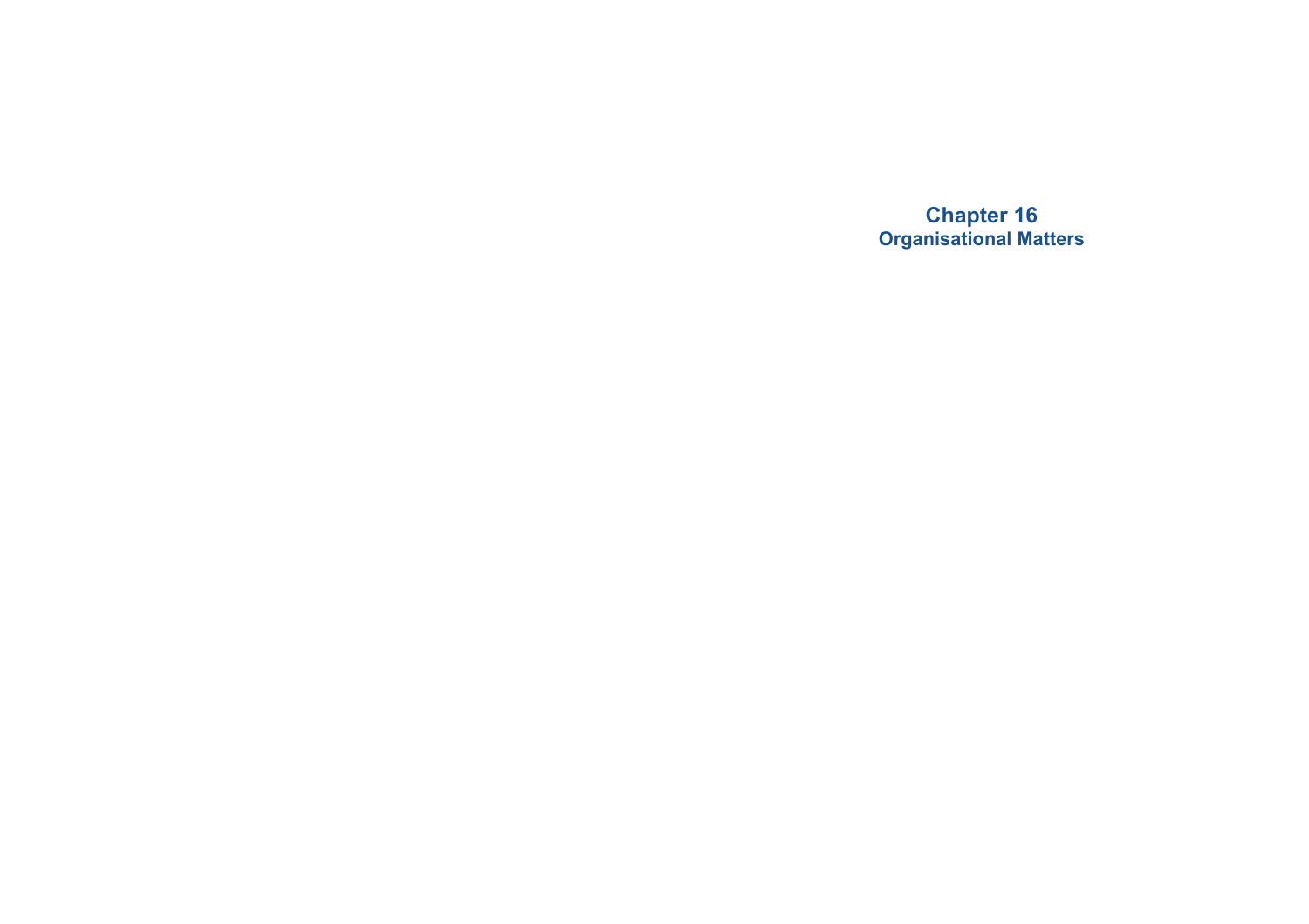# **16.1. IFCC Office**

The IFCC Office is the unit of the IFCC responsible for carrying out, under the direction of the EB and in conjunction with Division and Committee members, the administrative and communication activities of the Federation. The IFCC Office reports to the EB through the Secretary.

The IFCC Office is the administrative centre of the IFCC, and maintains the Archives of the organisation. The IFCC Office is responsible for day to day financial operations such as: billing members for dues, controlling of claims, accounting of income and expenditures, quarterly budget report to the EB. It is also responsible for all contacts with Member societies for official communications sent to the Members by the Executive Board and its officers. The IFCC Office is responsible for most of the daily and organisational matters and is the point of contact for all IFCC activities. The IFCC Office has responsibilities for supporting the Executive Board, Division Executives and Committees, for maintaining the IFCC website and for all relevant documentation. The IFCC Office also supports the organisation of some IFCC Conferences. The IFCC Office is staffed by two full-time and one part-time paid employees, and other staff as required.

The IFCC Office is located within the premises of MZ Congressi, Milan, Italy, which is the professional congress organizer (PCO) for the IFCC.

### **The IFCC Office address is:**

Via Carlo Farini 81 20159 Milan, Italy Phone: +39 02 66809912 Fax: +39 02 60781846 E-mail: ifcc@ifcc.org IFCC website: www.ifcc.org

### **16.3. Nominations Committee**

#### **16.3.1. Summary**

The Executive Board creates an ad hoc Nominations Committee (NC) and appoints the Chair. This occurs every third year with the Committee being appointed two years prior to the next Council meeting. It is the responsibility of the NC to invite, receive and process nominations for the next Executive Board. To do so, the NC solicits suggestions for candidates for each position on the Executive Board (except the Past-President and Corporate Representative), from Full Members of the IFCC and from key individuals within the management structure of the IFCC. The NC then recommends a slate of candidates consisting of one or more persons for each vacancy. Also, the candidates must be nominated by the Association of the country where the candidate works, and not by another Association of which they are a member.

The Nominations Committee will conduct this activity independent of the current Executive Board (whose members may be seeking re-election). Also, it will establish an appropriate deadline by which all nominations must be received. The NC does not function as a "Search Committee" and has no long-term role in "human resource development" or "succession planning".

The election for the new EB will be conducted by electronic ballot and the result will be announced at the meeting of Council prior to the IFCC WorldLab 2017 meeting in Durban.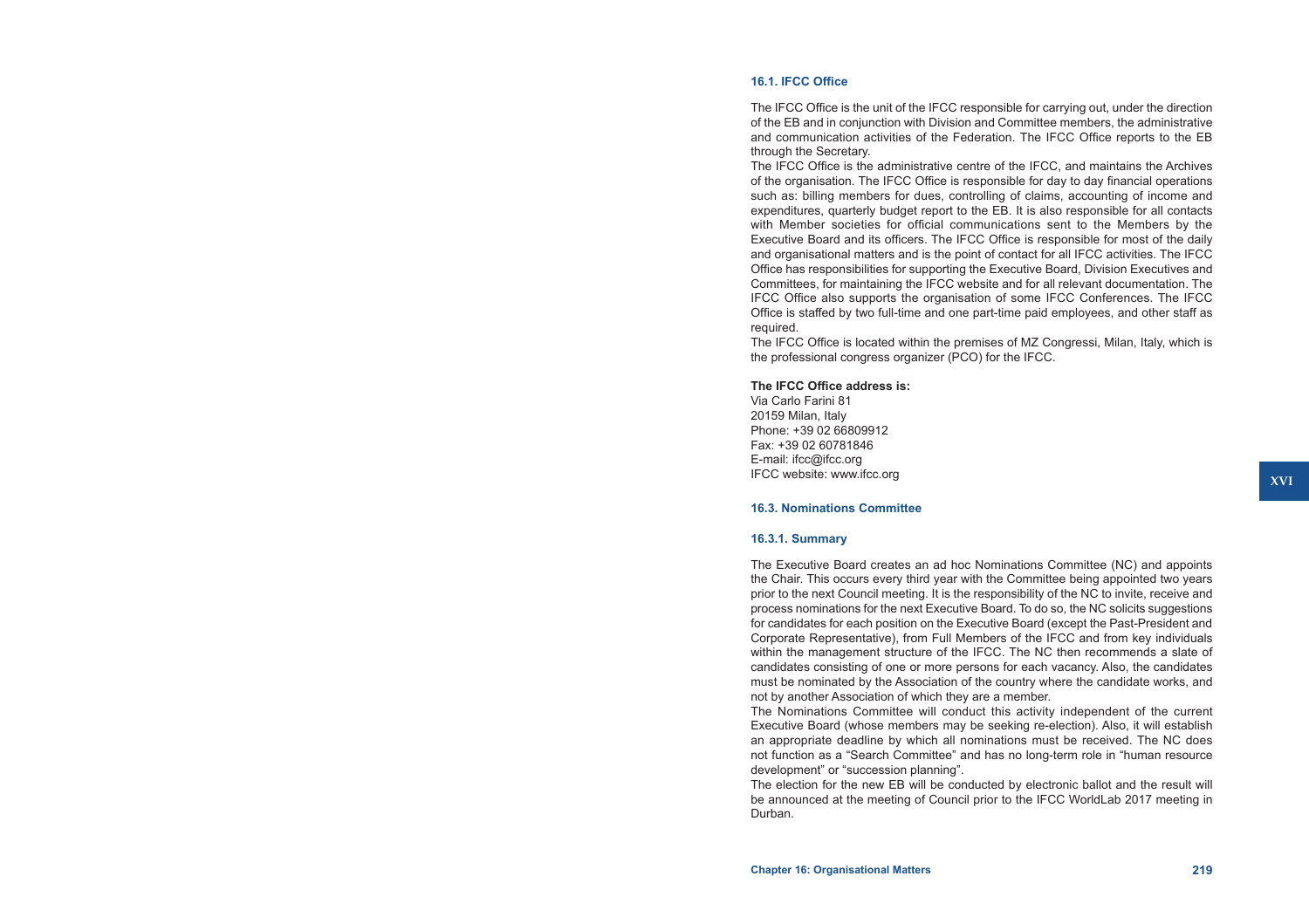### **16.3.2. Members**

| <b>Name</b>      | <b>Position</b> | <b>Country</b> | <b>Term</b>     | <b>Time in Office</b> |
|------------------|-----------------|----------------|-----------------|-----------------------|
| <b>B.</b> Gouget | Chair           | FR.            | 1 <sup>st</sup> | 2015 01-2017 12       |
| P. Laitinen      | Past Chair      | FI.            | 2 <sub>nd</sub> | 2015 01-2017 12       |
| GH. Beastall     | Past President  | UK             | 1 <sup>st</sup> | 2015 01-2017 12       |
| RH. Christenson  | Member          | US             | 1 <sup>st</sup> | 2015 01-2017 12       |
| A.L. Maselli     | Member          | GT.            | 2 <sub>nd</sub> | 2015 01-2017 12       |
| S. Sethi         | Member          | SG             | $1$ st          | 2015 01-2017 12       |

# **16.3.3. List of Addresses**

### **Dr. Bernard GOUGET**

Fédération Hospitalière de France Univ. Paris V 1 bis Rue Cabanis 75993 – Paris Cedex 14 France Tel.: +33 1 440 68444/8470 Fax: +33 1 440 68445 Mobile: +33 6 0883 4604 E-mail: [b.gouget@fhf.fr](mailto:b.gouget@fhf.fr)

### **Prof. Päivi H LAITINEN**

Chief Chemist HUSLAB Clinical Chemistry and Haematology P.O. Box 340 00029 HUS - Finland Tel.: +358 50 427 9208 E-mail: [paivi.h.laitinen@hus.fi](mailto:paivi.h.laitinen@hus.fi)

# **Dr. Graham H BEASTALL**

'Laboratory Medicine Consulting' Mayfield, Birdston, Kirkintilloch Glasgow G66 1RW UK Tel./Fax: +44 141 776 1565 Mobile: +44 759 004 1717 E-mail: gbeastall@googlemail.com

# **16.4. Annual Report**

The IFCC Annual Report is an important document. It is prepared at the beginning of each calendar year as a summary of the past year's activities. It is compiled by the Secretary of IFCC from the reports of the respective IFCC Officers, National Societies and Regional Federations. The IFCC Annual Report gives National Societies an opportunity to report their activities to other member societies. These reports are a part of the IFCC Annual Report, which is available in the IFCC website [www.ifcc.org](http://www.ifcc.org) . The IFCC Annual Report is also published in Lab Medica International as a short version without the reports of the National Societies.

# **Prof. Robert H. CHRISTENSON**

Professor of Pathology Professor of Medical and Research **Technology** Director, Rapid Response Laboratories University of Maryland School of Medicine 22 S. Greene Street Baltimore, MD 21201 USA Tel.: 410-328-8672 Fax: 410-328-5880 E-mail: rchristenson@umm.edu

### **Dr. Ana Leticia MASELLI**

6a. Ave. 8-92 zona 9 Guatemala City Guatemala Tel.: +502 23348341 Fax: +502 23348340 E-mail: [analeticiamaselli@yahoo.com](mailto:analeticiamaselli@yahoo.com)

# **Prof. Sunil SETHI**

Department of Laboratory Medicine National University Hospital Lower Kent Ridge Road Singapore 119074 Tel.: +65 6772 4347 Fax: +65 6777 1613 E-mail: sunil\_sethi@nuhs.edu.sg

# **16.5. IFCC Handbook**

The production of the IFCC Handbook occurs once every three years and coincides with the term of the Executive Board. It is available from the IFCC website ([www.ifcc.org](http://www.ifcc.org)). The Handbook gives all the information about the operations and activities of IFCC.

The Handbook includes a section on the organisation of IFCC, its aims and strategic objectives over the three year term of the Executive Board. The Handbook lists IFCC Regional Organizations, Divisions, Committees and Working Groups, IFCC programmes and projects. The Full Members, Corporate Members and Affiliate Members are also included with the names and addresses of their contact persons. The Statutes and Rules of the IFCC are the basis of its operations and they are also published in the Handbook. The Handbook is intended to give basic information on IFCC and its operation and to help readers to find contacts with laboratory experts involved in IFCC activities.

# **16.6. IFCC Procedures Manual**

The IFCC Procedure Manual is a document which details the procedures for all the IFCC activities. It helps new IFCC officials learn about how IFCC operates. This document is available for the IFCC officers only.

# **16.7. Project Proposal Forms**

Proposals for new projects must be submitted on a Project Proposal Form. For all projects other than those targeted at the Scientific Division the appropriate form may be downloaded from the 'Executive Board and Council' section of the IFCC website ([www.ifcc.org\)](http://www.ifcc.org). Proposals targeted at the Scientific Division should use a slightly modified form that is available from the 'Scientific Division' section of the same website.

The IFCC uses a numerical system for all its official correspondence. This numbering system is also used for storing and archiving IFCC records. The numbering system is continually updated with new activities. The system at the time of preparing this Handbook was as follows.

### **1. Minutes of EB meetings**

**16.8. IFCC Numbering System**

| 1.1. | <b>Minutes</b> |  |
|------|----------------|--|
|      | 110 O          |  |

| 1.1.80. | Rabat 2000          |
|---------|---------------------|
| 1.1.81. | Captiva Island 2000 |

- 1.1.82. Dubrovnik 2001
- 1.1.83. Prague 2001
- 1.1.84. Milan 2001
- 1.1.85. Vienna 2002
- 1.1.86. Orlando 2002
- 1.1.87. Kyoto 2002
- 1.1.88. Vienna 2003
- 1.1.89. Barcelona 2003
- 1.1.90. Milano 2003
- 1.1.91. Sousse 2004
- 1.1.92. Perth 2004
-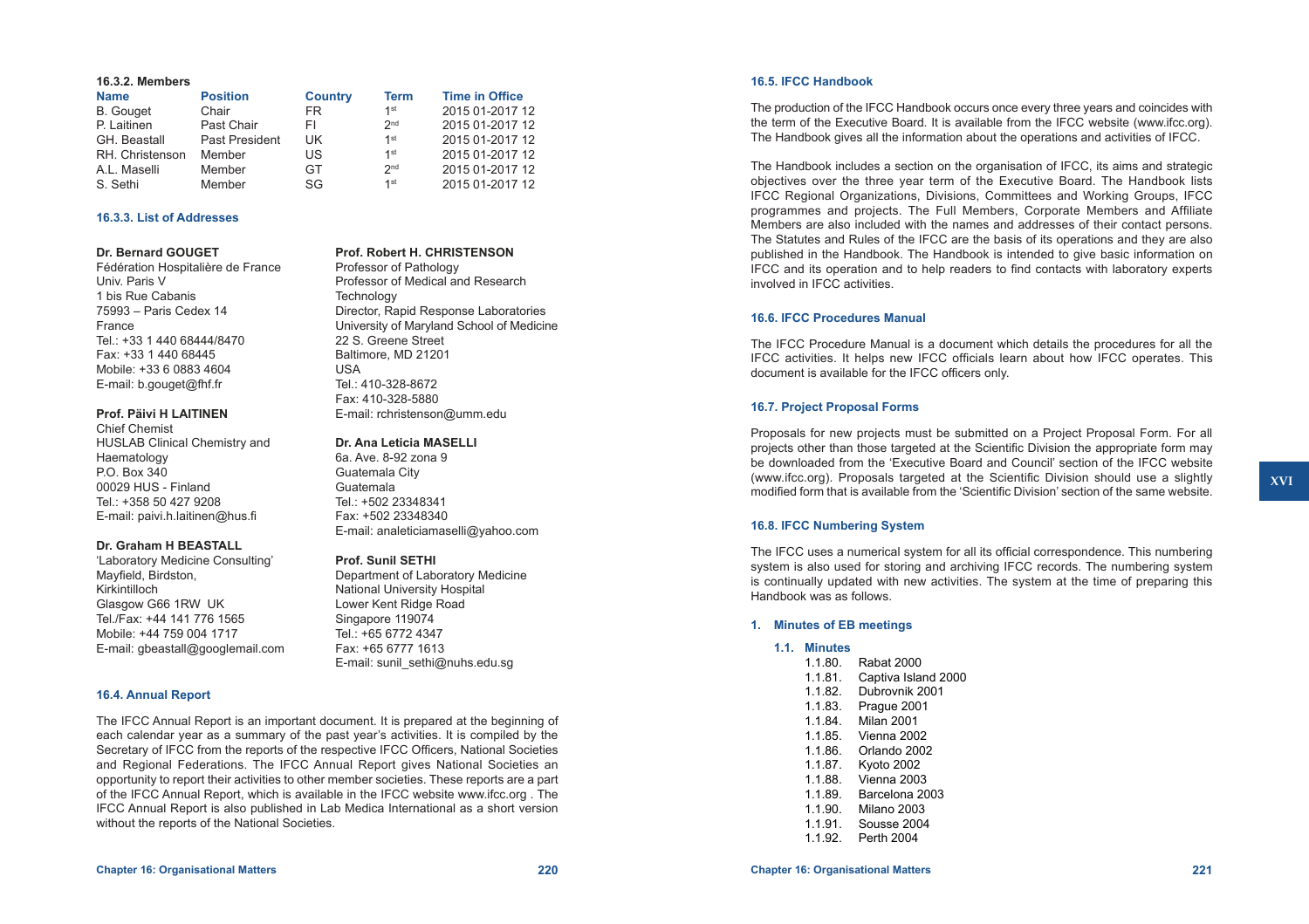| 1.1.93.  | Milano 2004       |
|----------|-------------------|
| 1.1.94.  | Vienna 2005       |
| 1.1.95.  | Orlando 2005      |
| 1.1.96.  | Milano 2005       |
| 1.1.97.  | Paraguay 2006     |
| 1.1.98.  | Chicago 2006      |
| 1.1.99.  | Milano 2006       |
| 1.1.100. | Washington 2007   |
| 1.1.101. | Amsterdam 2007    |
| 1.1.102. | Beijing 2007      |
| 1.1.103. | Antalya 2008      |
| 1.1.104. | Fortaleza 2008    |
| 1.1.105. | Milano 2008       |
| 1.1.106. | Windsor 2009      |
| 1.1.107. | Milano 2009       |
| 1.1.108. | Innsbruck 2009    |
| 1.1.109. | Milano 2009       |
| 1.1.110. | Corfu 2010        |
| 1.1.111. | Seoul 2010        |
| 1.1.112. | Paris 2011        |
| 1.1.113. | Berlin 2011       |
| 1.1.114. | Milano 2011       |
| 1.1.115. | Milano 2012       |
| 1.1.116. | Windsor 2012      |
| 1.1.117. | Marrakech 2012    |
| 1.1.118. | Kuala Lumpur 2012 |
| 1.1.119. | Buenos Aires 2013 |
| 1.1.120. | <b>Milan 2013</b> |
| 1.1.121. | <b>Bali 2013</b>  |
| 1.1.122. | Washington 2014   |
| 1.1.123. | Istanbul 2014     |
| 1.1.124. | Rome 2014         |
| 1.1.125. | <b>Milan 2015</b> |
| 1.1.126. | Paris 2015        |
| 1.1.127. | Quito 2015        |

# **2. Full Members**

# **2.1. Member Societies**

- 2.1.2. Argentina
- 2.1.3. Australia and New Zealand
- 2.1.4. Austria<br>2.1.5. Belgium
- Belgium<br>Brazil
- $2.1.6.$ <br> $2.1.7.$
- 2.1.7. Bulgaria<br>2.1.8. Canada
- Canada<br>Chile
- $2.1.9.$ 2.1.10. Colombia
- 2.1.11. Albania
- 2.1.12. Denmark
- 2.1.13. Ecuador
- 2.1.14. Egypt
- 2.1.15. Germany

| 2.1.16.            | Finland               |
|--------------------|-----------------------|
| 2.1.17.<br>2.1.19. | France                |
|                    | Hungary               |
| 2.1.20.            | Iran                  |
| 2.1.21.            | Ireland               |
| 2.1.22.            | Israel                |
| 2.1.23.            | Italy                 |
| 2.1.25.            | Japan                 |
| 2.1.26.            | Kenya                 |
| 2.1.27.            | Luxembourg            |
| 2.1.29.            | Morocco               |
| 2.1.30.            | Netherlands           |
| 2.1.31.            | Croatia               |
| 2.1.32.            | Nigeria               |
| 2.1.33.            | Norway                |
| 2.1.34.            | Poland                |
| 2.1.36.            | Singapore             |
| 2.1.37.            | South Africa          |
| 2.1.38.            | Spain                 |
| 2.1.39.            | Sweden                |
| 2.1.40.            | Switzerland           |
| 2.1.41.            | Syria                 |
| 2.1.43.            | United Kingdom        |
| 2.1.44.            | <b>United States</b>  |
| 2.1.46.            | Serbia                |
| 2.1.47.            | Indonesia             |
| 2.1.49.            | Hong Kong             |
| 2.1.50.            | China Taipei          |
| 2.1.51.            | Iceland               |
| 2.1.52.            | Korea                 |
| 2.1.54.            | Vietnam               |
| 2.1.55.            | India                 |
| 2.1.56.            | Cuba                  |
| 2.1.57.            | Tunisia               |
| 2.1.58.            | <b>Czech Republic</b> |
| 2.1.59.            | Slovak Republic       |
| 2.1.60.            | Guatemala             |
| 2.1.61.            | Latvia                |
| 2.1.62.            | Slovenia              |
| 2.1.63.            | Thailand              |
| 2.1.64.            | Greece                |
| 2.1.66.            | Paraguay              |
| 2.1.67.            | Jordan                |
| 2.1.68.            | Russia                |
| 2.1.69.            | Uruguay               |
| 2.1.70.            | Lithuania             |
| 2.1.71.            | Romania *             |
| 2.1.72.            | <b>Turkey</b>         |
| 2.1.73.            | Malaysia              |
| 2.1.75.            | China (Beijing)       |
| 2.1.76.            | Domenican Republic    |

3.1.77. Lebanon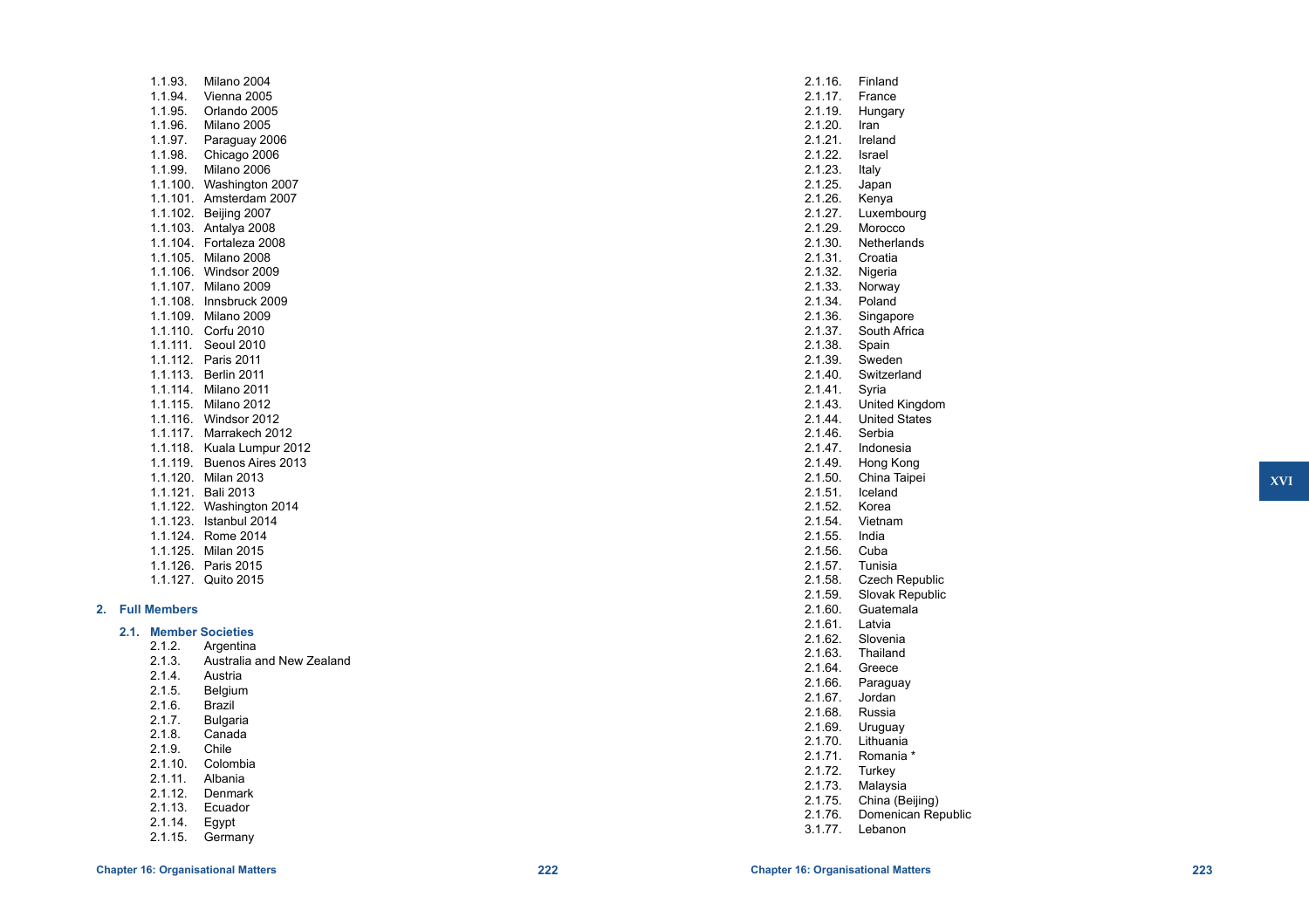- 2.1.78. Honduras
- 2.1.80. Estonia
- 2.1.81. Costa Rica
- 2.1.82. Portugal
- 2.1.83. Pakistan
- 2.1.84. Bosnia Herzegovina
- 2.1.85. Cyprus
- 2.1.86. Montenegro
- 2.1.87. Sri Lanka
- 2.1.88. Ukraine
- 
- 2.1.89. Sudan<br>2.1.90. Peru  $2.1.90.$
- 2.1.91. Ethiopia
- 2.1.92. Philippines<br>2.1.93. Algeria
- Algeria
- 2.1.94. Nepal<br>2.1.95. Zimba
- Zimbabwe
- 2.1.96. Kazakhstan
- 2.1.97. Zambia
- 2.1.98. Bolivia
- 2.1.99. Messico
- 2.1.100. Macedonia
- 2.1.101. Saudi Arabia

\*merged with Affiliate RAML

### **2.2 Applications**

Malawi

### **2.3 Withdrawal - Suspended Members**

- 2.1.28. Mexico
- 2.1.53. Kuwait
- 2.1.65. Macedonia

### **2.4. Annual Dues**

**2.9. Ballots for Membership**

# **3. Corporate Members**

# **3.1. Current Members**

- $3.1.1$
- 3.1.2. Asahi Kasei Pharma Corporation
- 3.1.4. Axis Shield Point of Care Division
- Beckman Coulter, Inc.
- 3.1.13. DiaSys Diagnostic Systems GmbH
- 3.1.15. Sekisui Diagnostics (UK) Ltd.
- 3.1.21. Ortho-Clinical Diagnostics, Inc.
- 3.1.29. Radiometer Medical ApS<br>3.1.30 Randox Laboratories Ltd
- Randox Laboratories Ltd.
- 3.1.31. Roche Diagnostics GmbH
- 3.1.34. Sebia S.A.
- 3.1.36. Wako Pure Chemical Industries, Ltd./Wako
- 3.1.38. Wiener Lab
- 3.1.45. Thermo Fisher Scientific Oy
- 3.1.48. HyTest Ltd.
- 3.1.53. A. Menarini Diagnostics
- 3.1.54. Sysmex Europe GmbH
- 3.1.55. BD Diagnostics
- 3.1.57. Bio-Rad Laboratories
- 3.1.58. Mitsubishi Chemical Europe GmbH
- 3.1.60. Analis R&D Diag
- 3.1.61. The Binding Site Group Ltd.
- 3.1.62. Response Biomedical Corporation
- 3.1.66. Siemens Healthcare Diagnostics
- 3.1.68. Gentian AS
- 3.1.69. Sentinel CH. Spa
- 3.1.70. Agappe Diagnostics Ltd.
- 3.1.71. Sichuan Maker Biotechnology Co.Ltd.
	- 3.1.73. Biocrates Life Sciences AG
- 3.1.74. Unilabs
- 3.1.75. Philips
- 3.1.77. Mindray Shenzhen Mindray Bio-Medical Electronics Co., Ltd.
- 3.1.78. Nova Biomedical Corporation
- 3.1.80. Merck Millipore
- 3.1.81. C.P.M. Diagnostic Research SAS
- 3.1.82. Oneworld Accuracy Collaboration
- 3.1.83. Wisplinghoff Laboratoriumsmedizin Köln
- 3.1.85. ELGA
- 3.1.86. PPD
- 3.1.89. ADx Neurosciences
- 3.1.87. Instrumentation Laboratory
- 3.1.88. Shanghai Zhicheng Biological Technology Co., Ltd.
- 3.1.90. Snibe Co., Ltd (Shenzhen New Industries Biomedical Engineering)
- **Fujirebio**
- 3.1.92. Diatron
- 3.1.93. Guangzhou Wondfo Biotech Co. Ltd.
- 3.1.94. Sonic Healthcare Europe

# **3.2. Applications**

# **3.3. Withdrawals – Suspended Members**

- BioMérieux S.A.
- 3.1.11. Dako A/S
- 3.1.46. Drew Scientific Co. Limited
- 3.1.37. PerkinElmer Life and Analytical Sciences
- 3.1.40. De Gruyter Publisher, Berlin/Boston/Beijing
- 3.1.59. Innotrac Diagnostics Oy
- 3.1.63. Care Srl
- 3.1.65. Phadia AB
- 3.1.67. AbD Serotec MorphoSys UK Ltd T/A
- 3.1.72. Scipac Ltd
- 3.1.76. Labquality
- 3.1.79. Immunodiagnostic Systems
- 3.1.84. BG Medicine

**XVI**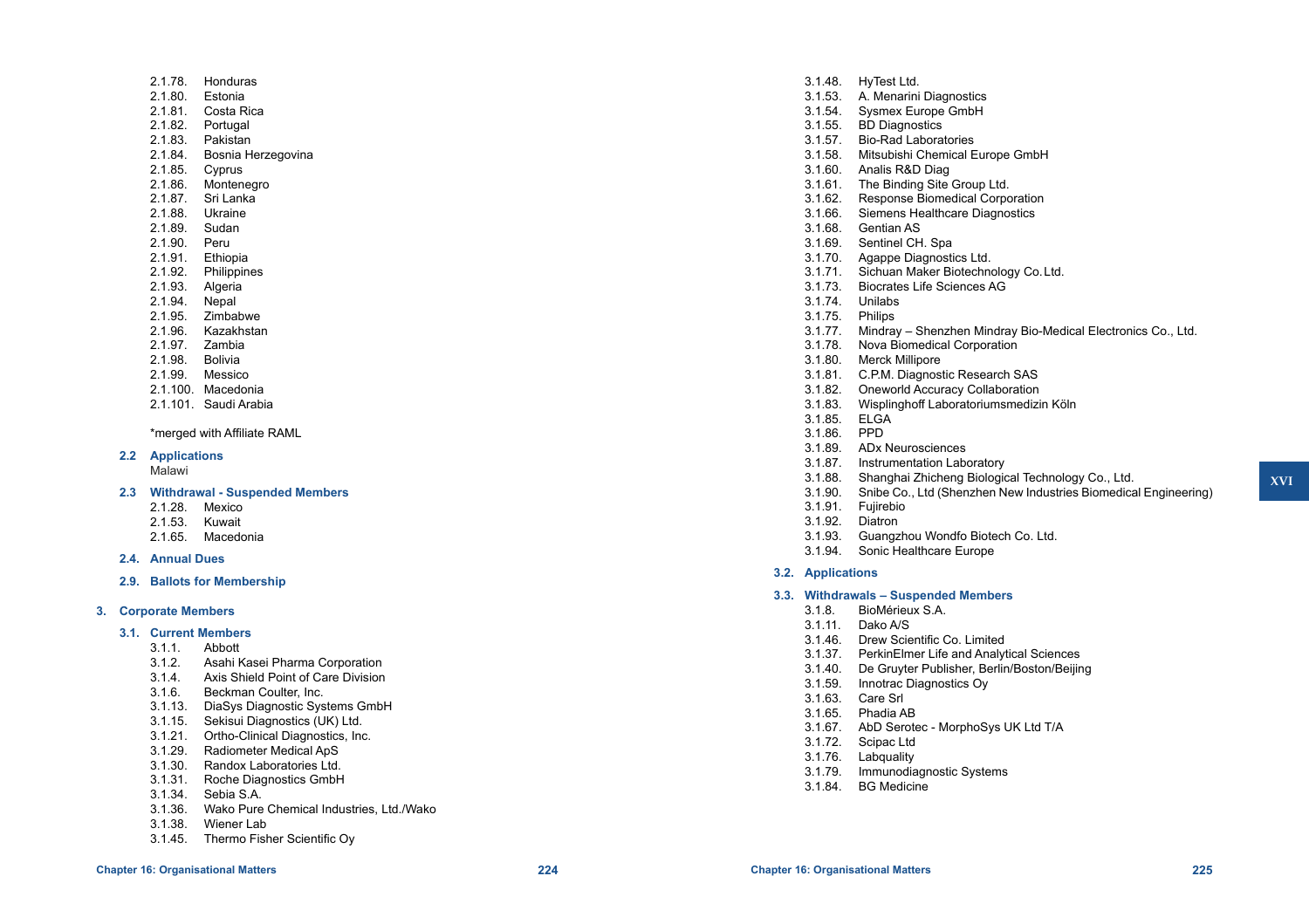- **3.4. Annual Dues**
- **3.5. Guidelines and Rules**
- **3.40. Other Business**

### **4. Affiliated Members**

### **4.1. Current Members**

- 4.1.1. Asociación Española de Farmacéuticos Analístas (AEFA)
- 4.1.3. Regional Association for Clinical Laboratory Diagnosis, St. Petersburg
- 4.1.5. Sociedade Brasileira de Patologia Clinical / Medicina Laboratorial (SBPC/ML)
- 4.1.8. Palestinian Medical Technology Association (PMTA)
- 4.1.9. Philippine Council for Quality Assurance in Clinical Laboratories (PCQACL)
- 4.1.10. Association of Clinical Chemistry and Laboratory Medicine of Ukraine (ACCLMU)
- 4.1.11. Association of Medical Biochemists of India (AMBI)
- 4.1.12. Federación Nacional de Químicos Clínicos (CONAQUIC A.C.)

# **4.2. Applications**

# **4.3 Withdrawals - Suspended Members**

- **Eritrean Medical Laboratory Association**
- 4.1.7. Romanian Association of Medical Laboratories (ALMR) \* merged with Full Member

# **4.4. Annual Dues**

### **4.40. Other Business**

- **5. Organizations (Regional) Affiliated with IFCC**
	- **5.1. Asia-Pacific Federation for Clinical Biochemistry and Laboratory Medicine (APFCB)**
	- **5.2. Latin American Confederation of Clinical Biochemistry (COLABIOCLI)**
	- **5.4. European Federation of Clinical Chemistry and Laboratory Medicine (EFLM)**
	- **5.5. Arab Federation of Clinical Biology (AFCB)**
	- **5.6. African Federation of Clinical Chemistry (AFCC)**
	- **5.7. North American Federation of Clinical Chemistry (NAFCC)**
	- **5.40. Other Business**

# **6. International/Regional Organisations**

- **6.1 World Health Organisation (WHO)**
	- 6.1.1. Special Programme of Research, Development and Research Training in Human Reproduction (HRP)
	- 6.1.2. WHO Regional Office for Europe
	- 6.1.3. Pan American Health Organization (PAHO)
- **6.2. Clinical Laboratory Standards Institute (CLSI) (formerly NCCLS)**
- **6.3. United Nations Organization (UN)**
- **6.4. International Union of Pure and Applied Chemistry (IUPAC)**
- **6.6. International Union of Immunological societies (IUIS)**
- **6.7. International Union of Biochemistry and Molecular Biology (IUBMB)**
- **6.8. Council of International Organisations of Medical Sciences (CIOMS)**
- **6.9. World Medical Association (WMA)**
- **6.10. International Society for Haematology (ISH)**
	- 6.10.1. International Committee for Standardization in Haematology (ICSH)
- **6.11. International Council for Science (ICSU)**
- **6.12. International Pharmaceutical Federation (FIP)**
- **6.13. World Association of Societies of Pathology and Laboratory Medicine (WASPALM)**
- **6.14. International Union of Basic and Clinical Pharmacology (IUPHAR)**
- **6.15. International Organization of Legal Metrology (OIML)**
- **6.18. Asian Pacific Committee for Clinical Laboratory Standards (APCCLS)**
- **6.22. Bureau International des Poids et Mesures (BIPM)**
- **6.23. International Standards Organization (ISO)**
	- 6.23.1. Technical Advisory Groups (ISO-TAG)
	- 6.23.2. Committee on Reference Materials (ISO-REMCO)
	- 6.23.3. Forum for Inter-Organisational Cooperation in Metrology (FICOM)
- **6.26. Japanese Committee for Clinical Laboratory Standards (JCCLS)**
- **6.30. European Committee for Standardization (CEN)**
- **6.31. European Institute of Reference Materials and Methods (IRMM)**
- **6.33. National Institute for Biological standards and Control (NIBSC)**
- **6.37. National Institute of Standards (NIST)**
- **7. Congresses and Conferences Committee**
	- **7.1. Congresses and Conferences Executive Committee**
		- 7.1.1. Mission Statement
		- 7.1.2. Strategy
		- 7.1.3. Projects
	- **7.2. International Congresses of Clinical Chemistry and Laboratory Medicine (ICCCLM)**
		- 7.2.1. 1954 Amsterdam
		- 7.2.2. 1956 New York
		- 7.2.3. 1957 Stockholm
		- 7.2.4. 1960 Edinburgh
		- 1963 Detroit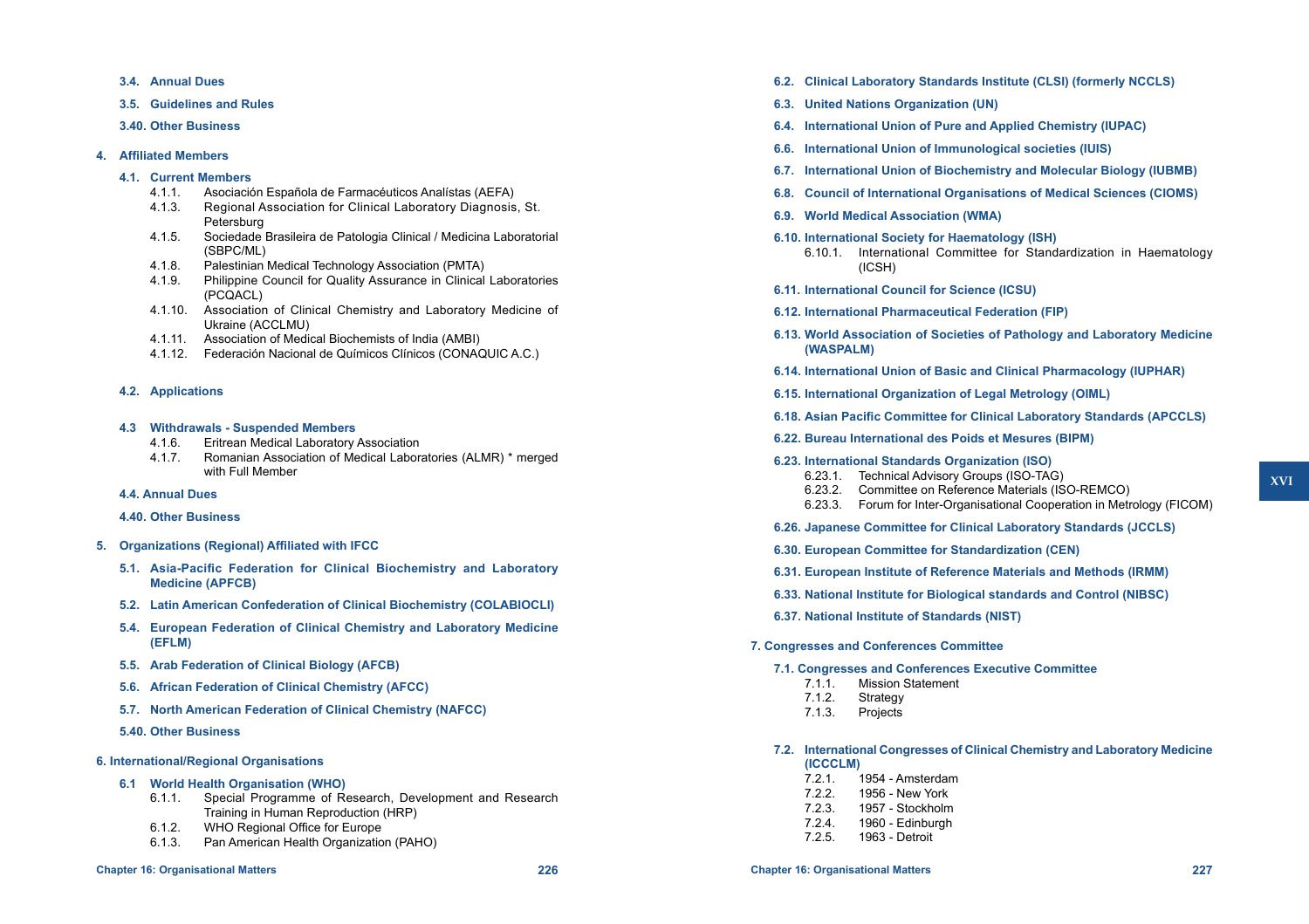- 7.2.6. 1966 Munich 7.2.7. 1969 - Geneva<br>7.2.8. 1972 - Copenh 1972 - Copenhagen 7.2.9. 1975 - Toronto 7.2.10. 1978 - Mexico City 7.2.11. 1981 - Vienna 7.2.12. 1984 - Rio de Janeiro 7.2.13. 1987 - Den Hague 7.2.14. 1990 - San Francisco 7.2.15. 1993 - Melbourne 7.2.16. 1996 - London 7.2.17. 1999 - Florence 7.2.18. 2002 - Kyoto 7.2.19. 2005 - Orlando 7.2.20. 2008 - Fortaleza 7.2.21. 2011 - Berlin 7.2.22. 2014 - Istanbul 7.2.23. 2017 - Durban
- 7.2.24. 2020 Seoul
- **7.3. Regional Congresses of Clinical Chemistry and Laboratory Medicine**
	- **7.3.1. Asia-Pacific Federation for Clinical Biochemistry and Laboratory Medicine (APFCB)**
		- 7. 1995 Bangkok
		- 8. 1998 Kuala Lumpur
		- 9. 2001 New Delhi
		- 10. 2004 Perth
		- 11. 2007 Beijing
		- 12. 2010 Seoul
		- 13. 2013 Bali
		- 14. 2016 Taipei
		- 15. 2019 Jaipur
	- **7.3.2. European Federation of Clinical Chemistry and Laboratory** 
		- **Medicine (EFLM)**
		- 11. 1995 Tampere
		- 12. 1997 Basel
		- 13. 1999 Florence
		- 14. 2001 Prague
		- 15. 2003 Barcelona
		- 16. 2005 Glasgow
		- 17. 2007 Amsterdam
		- 18. 2009 Innsbruck
		- 19. 2011 Berlin
		- 20. 2013 Milano
		- 21. 2015 Paris
		- 22. 2017 Athens
	- **7.3.4. Latin American Confederation of Clinical Biochemistry (COLABIOCLI)**
		- 12. 1995 Buenos Aires
		- 13. 1997 Caracas
		- 14. 1999 Puerto Rico
		- 15. 2001 Florianopolis
- 
- 16. 2003 San José
- 17. 2005 Asunción
- 18. 2008 Panama
- 19. 2010 Santiago del Chile
- 20. 2011 Punta Cana
- 21. 2013 Lima
- 22. 2015 Quito
- 23. 2017 Punta del Este
- **7.3.6. Arab Federation of Clinical Biology (AFCB)**
	- 9. 2000 Rabat
	- 10. 2004 Monastir
	- 11. 2006 Damascus
	- 12. 2009 Beirut
	- 13. 2012 Marrakech
	- 14. 2015 Khartoum
- **7.3.7. African Federation of Clinical Chemistry (AFCC)**
	- 1. 2009 Ibadan
	- 2. 2011 Nairobi
	- 3. 2013 Cape Town
	- 4. 2015 Harare

# **7.4. IFCC Specialised Conferences**

- **7.4.1. Roche Bergmeyer Conferences**
	- 1. 1988 Principles of Assays in Medical Sciences
	- 2. 1989 Laboratory Measurements in Lipid Disorders
	- 3. 1990 Immunoassay Standardisation
	- 4. 1992 Two Immunoassay Reference Systems: Cortisol and Human Chorionic Gonadotrophin
	- 5. 1994 Tumor Markers: Current Status and Future Trends
	- 6. 1996 Biochemical Markers for Bone Diseases: Current Status and Future Trends
	- 7. 1999 Biochemical Markers for Myocardial damage: Current Status and Future Trends
	- 8. 2001 Biochemical Markers for Autoimmune Diseases: Current Status and Future Trends
	- 9. 2003 Nucleic Acid Markers for Bacterial and Viral Infections in Intensive Care and Immunocompromised Patients
	- 10. 2005 Diabetes Mellitus & Cardiovascular Disease
	- 11. 2008 Markers of Kidney Disease
	- 12. 2010 Novel biomarkers: From Discovery to Clinical Application
	- 13. 2012 Vitamin D in Health and Disease
	- 14. 2014 Women's Health

# **7.4.2 European Beckman Coulter Molecular Basis of Diseases**

- 1. 1998 Inflammatory Diseases
- 2. 2000 Cell Biology of Neuronal Dysfunction

### **7.4.3. Roche Molecular Biology**

- 1. 1998 Recent Progress in Molecular Biology Technology
- 2. 2000 Validating and Using Pharmocogenetics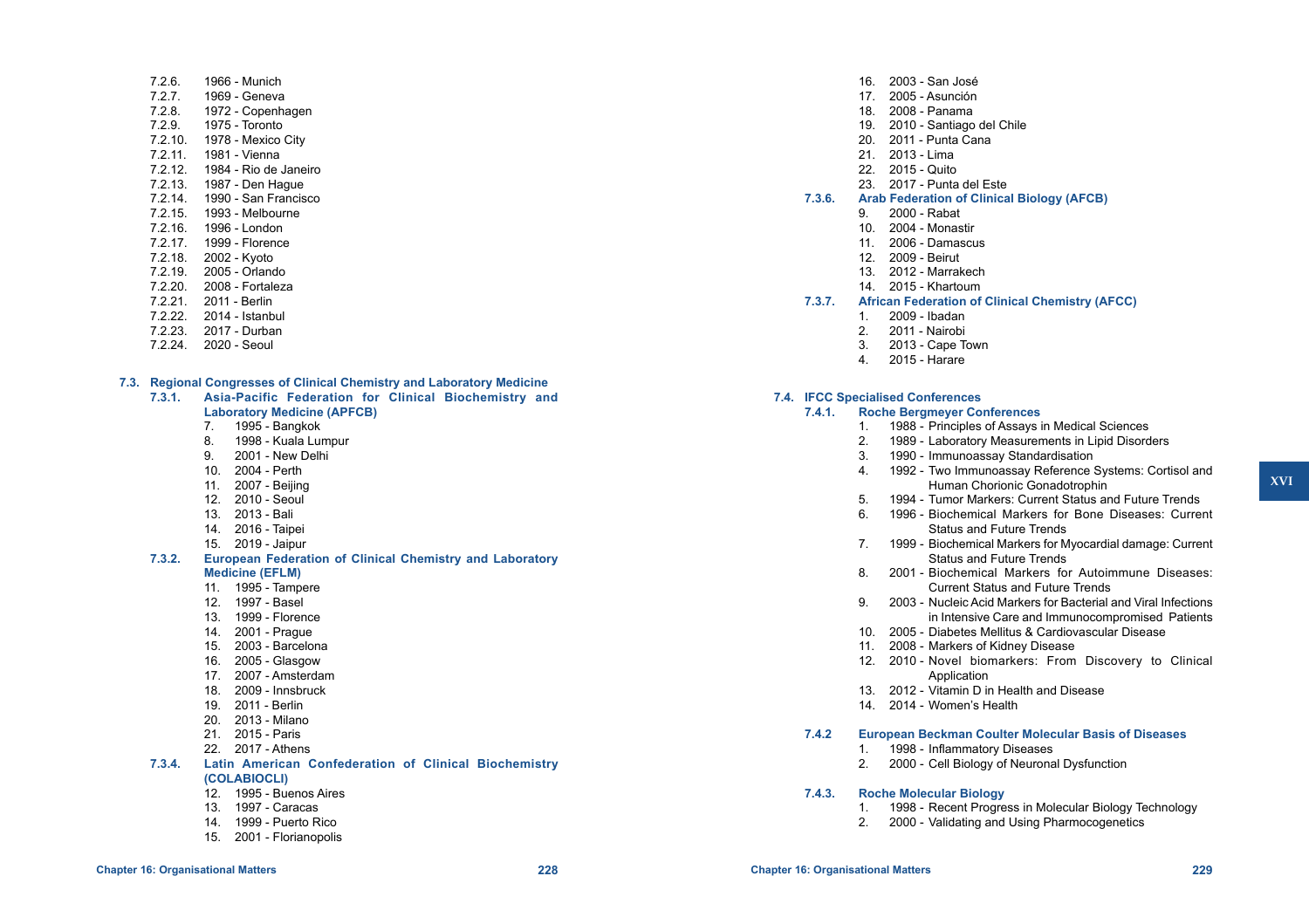- **7.4.5 Beckman Coulter Proteins**
	- 1. 2001 Prague
	- 2003 Barcelona

# **7.4.6. Ortho Clinical Diagnostics Conference**

- 1. 2008 Birmingham Biochemical markers in clinical cardiology: perspectives from present to future
- 2. 2011 Paris Pregnancy-related disorders

# **7.4.7. Siemens Conference**

1. 2014 - Toronto - Biomarkers in Neuropsychiatric Disorders

# **7.4.8. Roche Conference**

- 1. 2014 Rome Biomarkers in Alzheimer Disease
- **7.5. Congress Guidelines**
- **7.8. Congresses with IFCC Auspices**
- **7.9. IFCC General Conference**
- **7.20. Membership**

# **7.30. Budget**

**7.40. Other Business**

# **8. Scientific Division**

- **8.1. Scientific Division Executive Committee**
	- 8.1.1. Mission Statement
	- 8.1.2. Strategy
	- 8.1.3. Projects
	- 8.1.4. Terms of Reference

# **8.2. Committees**

- Nomenclature, Properties and Units (C-NPU)
- 8.2.11. Molecular Diagnostics (C-MD)
- 8.2.21. Reference Systems of Enzymes (C-RSE)
- 8.2.23. Traceability in Lab. Medicine (C-TLM)
- 8.2.24. Reference Intervals & Decision Limits (C-RIDL)
- 8.2.25. Standardization of Thyroid Function Tests (C-STFT)

# **8.3. Working Groups**

- 8.3.35. Standardisation of Hemoglobin A2 (WG-HbA2)
- 8.3.36. Standardisation of Carbohydrate-Deficient Transferrin (WG-CDT)
- 8.3.39. Standardisation of Albumin Assay in Urine (WG-SAU)
- 8.3.40. Standardisation of Pregnancy-Associated Plasma Protein A (WG-PAPPA)
- 8.3.41. Growth Hormone (WG-GH)
- 8.3.42. Standardisation of Insulin Assays (WG-SIA)
- 8.3.43. Standardisation of Troponin I (WG-TNI)
- 8.3.45. Harmonisation of Autoantibody Tests (WG-HAT)
- 8.3.47. Clinical Quantitaty Mass Spectronomy Proteomics (WG-cMSP)
- 8.3.48. Serum Parathyroid Hormone (WG-PTH)
- 8.3.49. CSF Protein (WG-CSF)
- 8.3.50. Standardisation of Bone Markers Assays (WG-BMA)
- 8.3.51. Commutability (WG-C)
- 8.3.52. Serum Total Protein (WG-STP)
- **8.4. WHO collaboration**
- **8.5. General Rules of Procedure**
- **8.6. Documents**
- **8.8. Project Proposals**
- **8.9. Position Paper**

# **8.12. Reference Materials & Standardisation**

- **8.13. Joint Committee for Traceability in Laboratory medicine (JCTLM)**
	- 8.13.1. WG 1: Reference-Measurements and Reference-Materials 8.13.2. WG 2: Reference Laboratories (JCGM VIM-GUM)

# **8.15. SD Aspects of IFCC Specialised Conferences**

- **8.16. AACC Harmonisation Project**
- **8.19. Meetings**
- **8.20. Membership**
- **8.25 .Agenda/Minutes**
- **8.26. Activity and Annual Report**
- **8.30. Budget**
- **8.31. Contingency Fund**
- **8.40. Other Business**
- **9. Education and Management Division**
	- **9.1. Education and Management Division Executive**
		- 9.1.1. Mission Statement<br>9.1.2. Strategy
		- Strategy
		- 9.1.3. Projects
		- 9.1.4. Terms of Reference

# **9.2. Committees**

- 9.2.4. Clinical Molecular Biology Curriculum (C-CMBC)
- 9.2.5. Analytical Quality (C-AQ)
- 9.2.7. Evidence Based on Laboratory Medicine (C-EBLM)
- 9.2.9. Clinical Laboratory Management (C-CLM)
- 9.2.10. Distance learning (C-DL)
- **9.3. Working Groups**
	- 9.3.8. Laboratory Errors and Patient Safety (WG-LEPS)<br>9.3.9. Cancer Genomics (WG-CG)
	- 9.3.9. Cancer Genomics (WG-CG)
	- 9.3.10. Harmonisation of Interpretative Comments EQA (WG-ICQA)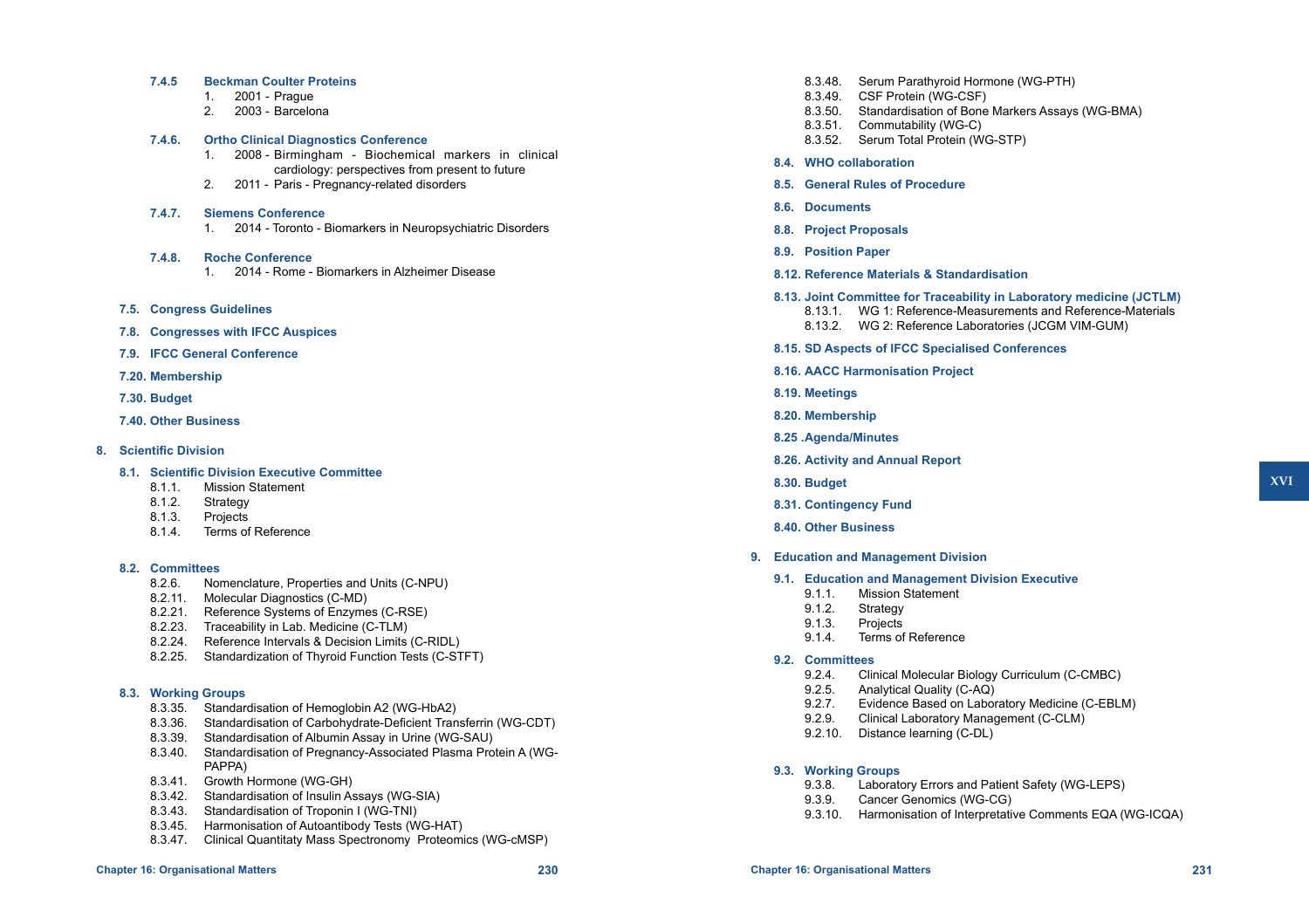### **9.4. Special Projects**

- 9.4.1. Visiting Lecture Program (VLP)
- 9.4.2. Flow Cytometry (WG-FC)
- 9.4.3. Developing Quality Competence in Medical Laboratories (DQCML)<br>9.4.4. Mentoring Programme for Developing Countries (MENT)
- Mentoring Programme for Developing Countries (MENT)

### **9.5. General Rules of Procedure**

- **9.6. Documents**
- **9.8. Project Proposals**
- **9.19. Meetings**
- **9.20. Membership**
- **9.25 Agenda/Minutes**
- **9.26. Activity and Annual Reports**
- **9.30. Budget**
- **9.40. Other Business**

### **10. Communications and Publications Division**

# **10.1. Communications and Publications Division Executive**

- 10.1.1. Mission Statement
- 10.1.2. Strategy
- 10.1.4. Terms of Reference

#### **10.2. Committees**

- 10.2.1. Public Relation (C-PR)
- 10.2.2. Internet and e-Learning (C-IeL)

### **10.3. Working Groups**

- 10.3.1. Electronic Journal of IFCC (WG-eJIFCC)
- 10.3.2. IFCC e-News (WG-IFCC News)
- 10.3.4. Ibero-American Nomenclature and Translation (WG-IANT)

### **10.4. Publication of Recommendations and Documents**

#### **10.5. General Rules of Procedure**

- 10.5.1. IFCC Procedure Manual
- 10.5.2. Individual Responsibilities for Preparation of an IFCC Document
- 10.5.3. Instructions to authors to eJIFCC

### **10.6. Publications**

- 10.6.1. Preparation of Documents of Committees and Working Groups
- 10.6.2. Monographs
- 10.6.3. Books
- 10.6.4. Conference proceedings
- 10.6.5. Annual report
- 10.6.6. Handbook
- 10.6.8. Views and Reviews
- 10.6.10. Electronic Publications
- 10.6.20. Other publications

# **10.7. Web Site**

- 10.7.1. Organisational matters
- 10.7.2. Bookstore
- 10.7.3. eBanners
- 10.7.4. Databases
- 10.7.5. Distance Learning Programs

### **10.8. Related Journals**

- 10.8.1. Meetings of Editors
- 10.8.2. Journals
	- 10.8.2.1 Clinical Chemistry and Laboratory Medicine (CCLM)
	- 10.8.2.2 Clinica Chimica Acta (CCA)
	- 10.8.2.3 Labmedica International (LMl)
	- 10.8.2.5 Annals of Clinical Biochemistry (ACB)

# **10.9. Public Relations**

- 10.9.1. Brochure
- 10.9.2. IFCC Booth
- 10.9.3. Posters
- 10.9.4. Publicity
- 10.9.5. Miscellaneous PR Projects

### **10.10.Corporate Member Activities**

# **10.19.Meetings**

### **10.20.Membership**

### **10.25.Agenda/Minutes**

### **10.26.Activity and Annual Report**

- 10.26.1. Report of the Chair
- 10.26.2. Report of the Vice Chair
- 10.26.3. Report of the Secretary

# **10.30.Budget**

### **10.40.Other Business**

### **11. Awards**

# **11.1. Awards Committee**

- 11.1.1. IFCC Distinguished Clinical Chemist Award
	- 1. 1969 DD van Slyke (US)
	- 2. 1972 CP Stewart (UK)
	- 3. 1975 L Eldjarn (NO)
	- 4. 1978 CB Laurell (SE)
	- 5. 1981 P Metais (FR)
	- 6. 1984 P Astrup (DK)
	- 7. 1987 HU Bergmeyer (DE)
	- 8. 1990 NG Anderson (US)
	- 9. 1993 R Ekins (UK)
	- 10. 1996 M Wilchek (IL)
	- 11. 1999 DW Moss (UK)
	- 12. 2002 N Hales (UK)
	- 13. 2005 G Siest (FR)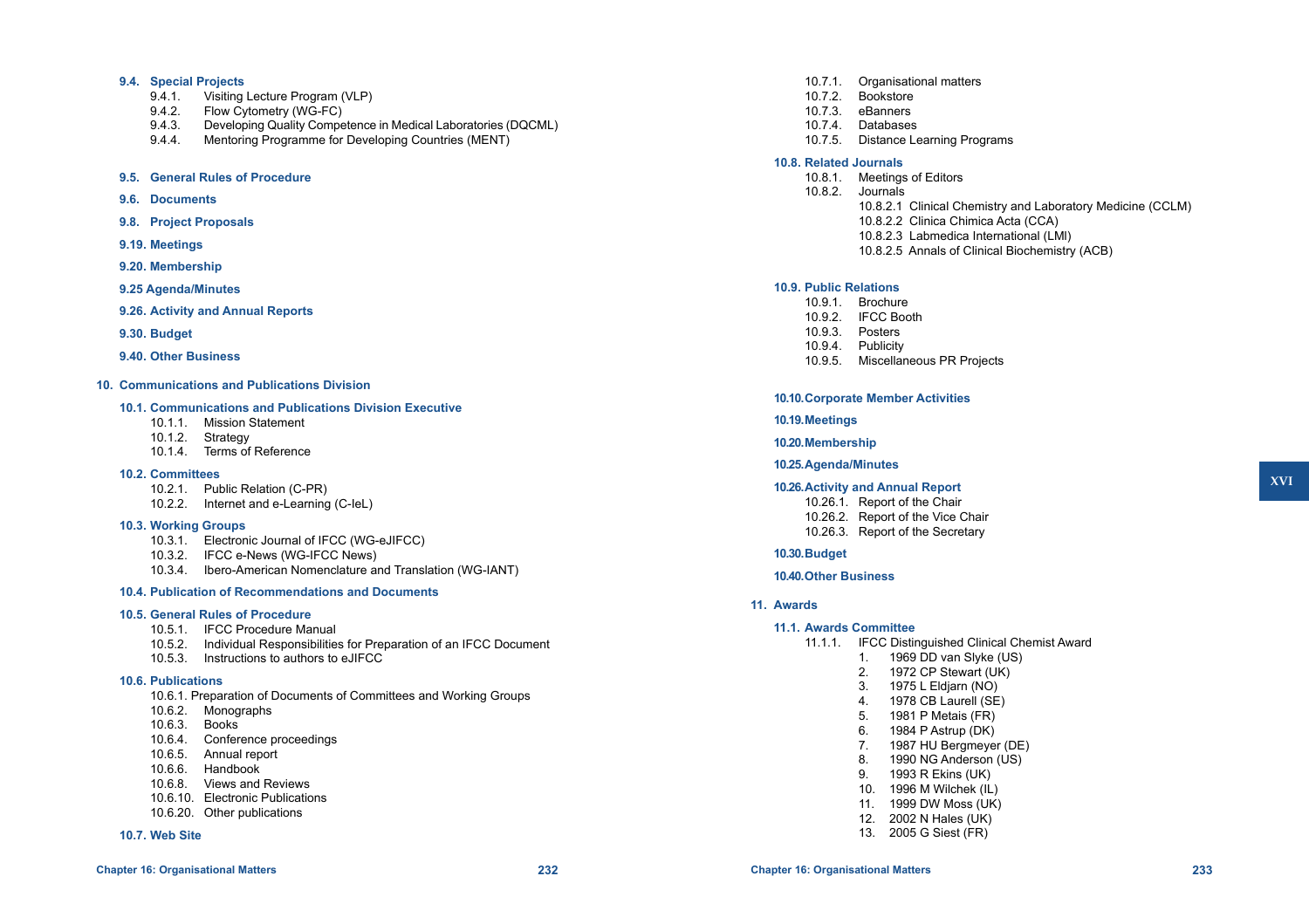- 14. 2008 DS Young (US)
- 15. 2011 UH Stenman (FI)
- 16. 2014 MJ McQueen (CA)
- 11.1.2. IFCC Distinguished International Service Award (1981-1987), since 1990 IFCC Henry Wishinsky Award for Distinguished International Service
	- 1. 1981 M Rubin (US)<br>2. 1984 P Lous (DK)
	- 1984 P Lous (DK)
	- 3. 1987 TP Whithead (UK)
	- 4. 1990 ML Castillo de Sanchez (MX)
	- 5. 1993 R Dybkaer (DK)
	- 6. 1996 N Tietz (US)
	- 7. 1999 M Shaarawy (Egypt)
	- 8. 2002 O Zinder (IL)
	- 9. 2005 JH Ladenson (US)
	- 10. 2008 D Burnett (UK)
	- 11. 2011 C Burtis (US)
	- 12. 2014 R Dufour (US)
- 11.1.3. IFCC Award for Distinguished Contributions in Education
	- 1. 1999 L Thomas (DE)
	- 2. 2002 JB Henry (US)
	- 3. 2005 WJ Marshall (UK)
	- 4. 2008 NW Tietz (US)
	- 5. 2011 M Burritt (US)
	- 6. 2014 CA Burtis (US)
- 11.1.4. IFCC Abbott Award for Significant Contributions to Molecular **Diagnostics** 
	- 1. 2002 L Peltonen (US)<br>2. 2003 R Bertina & P Re
	- 2. 2003 R Bertina & P Reitsma (NL)
	- 3. 2004 M Ferrari (IT)
	- 4. 2005 CT Wittwer (US)
	- 5. 2006 D Lo (HK)
	- 6. 2008 O Kallioniemi (FI)
	- 7. 2009 EP Diamandis (CA)
	- 8. 2010 G Tsongalis (US)
	- 9. 2011 M Neumaier (DE)
	- 10. 2014 F Barany (US)
- 11.1.5. Distinguished Award for Laboratory Medicine and Patient Care
	- 1. 2008 CWK Lam (HK)
	- 2. 2011 RAJ Wanders (NL)
	- 3. 2014 M Plebani (IT)
- 11.1.6. IFCC Robert Schaffer Award for Outstanding Achievements in the Development of Standards for Use in Laboratory Medicine
	- 1. 2008 L Siekmann (DE)<br>2. 2011 L Thienpont (BE)
	- 2011 L Thienpont (BE)
	- 3. 2014 WG Miller (US)
- 11.1.7. IFCC Young Investigator Award
	- 1. 2011 R Chiu (HK)
	- 2. 2014 G Baird (US)
- 11.1.8. IFCC Distinguished Award for Contributions to Cardiovascular **Diagnostics**
- **12. Proposal for new Projects**

### **12.1. Mechanism for proposing new Projects**

### **13. Special Projects and Task Forces**

### **13.1. Task Forces**

- 13.1.1. Task Force on Ethics (TF-E)
- 13.1.2. Task Force on Paediatric Laboratory Medicine (TF-PLM)
- 13.1.3. Task Force on Pharmacogenetics (Integrated Project) (TF-PG)
- 13.1.4. Task Force on Chronic Kidney Disease (Integrated Project) (TF-CKD)
- 13.1.6. Task Force for Young Scientists (TF-YS)
- 13.1.7. Task Force on Clinical Application of Cardiac Biomarkers (TF-CB)
- 13.1.8. Task Force on Point of Care Testing (TF-POCT)
- 13.1.11. Task Force on Proficiency Testing (TF-PT)
- 13.1.14. Task Force on "IFCC-CLMA" Project on Leadership (TF IFCC-CLMA)

### **13.2. IFCC Professional Exchange Programmes (PEP)**

- 13.2.1. Professional Scientific Exchange Programme (PSEP)
- 13.2.2. Professional Management Exchange Programme (PMEP)

### **13.3. IFCC Travel Scholarships**

### **14. IFCC Statutes and Rules**

- **14.1. Statutes**
- **14.2. Rules**
- **15. IFCC Finances**
	- **15.1. Organization of Finances**
	- **15.2. Budget**
	- **15.3. Income and Expenditure**
		- 15.3.1. Income
		- 15.3.2. Expenditure

# **15.4. Annual Dues**

- **15.5. Guidelines for Industry Support**
- **15.6. Income from Congresses**
- **15.7. Financial Advisory Committee**
- **15.40. Other Business**
- **16. Organisational Matters**

### **16.1. IFCC Office**